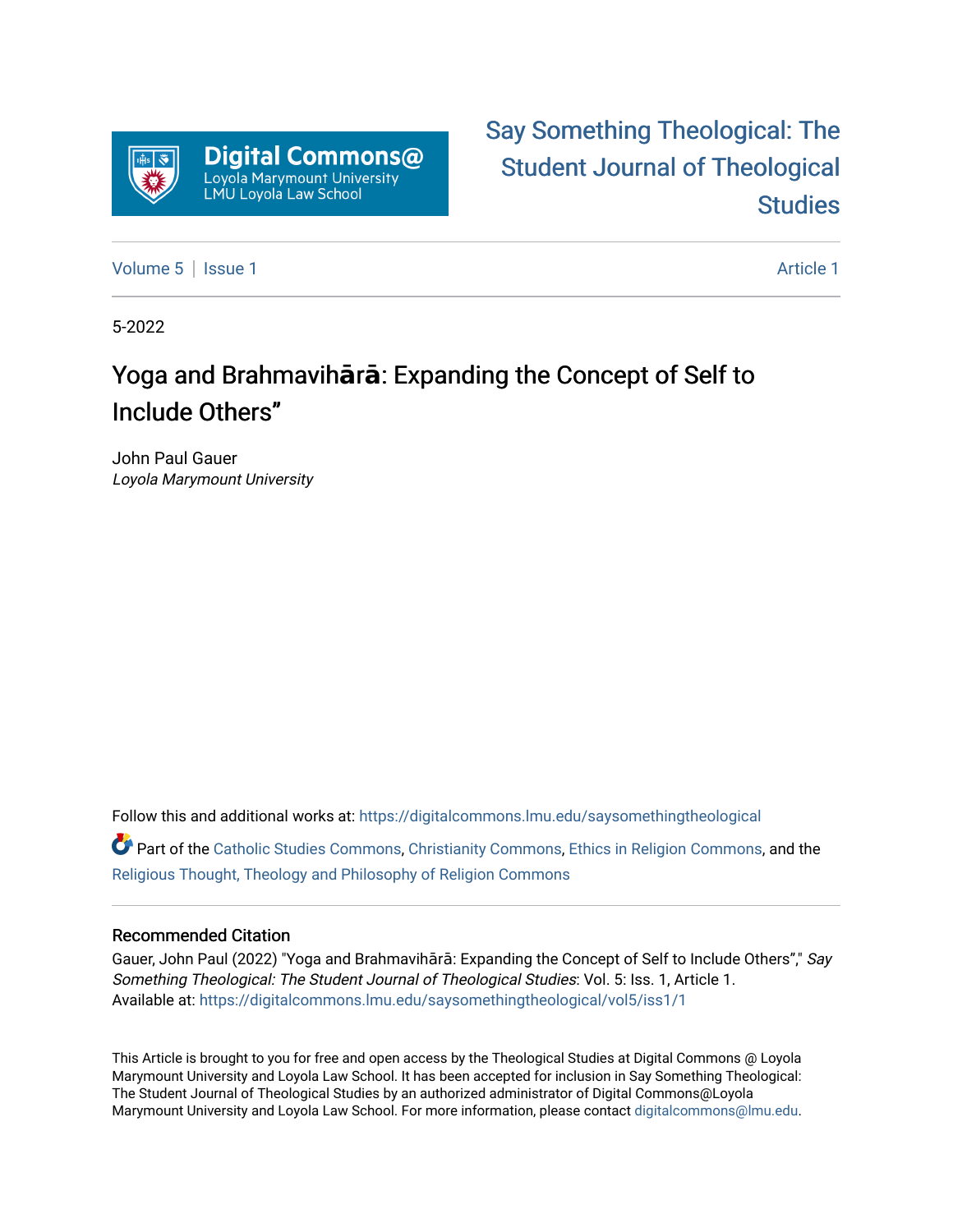

### **Yoga and Brahmavihārā: Expanding the Concept of Self to Include Others** By John Paul Gauer

**Abstract:** Yoga is a method that practitioners use to expand their sense of self. According to Stuart Ray Sarbacker, yoga has been used to attempt two types of goals: the numinous which bestows special powers upon the practitioner, and the cessative which brings the process of *saṃsāra*, the endless cycle of rebirth, to an end. Both of these are goals that are focused on an individual self. In modern American yoga, a commodified practice has served to solidify the sense of individualized self by focusing solely on the body-based practices such as *āsana*. But yoga has a history of adaptability, and some practitioners may include other practices outside of Classical Yoga's eight limbs. We can see that happening as yoga teachers incorporate practices such as the *brahmavihārā*--lovingkindness (*maitrī*), compassion (*karuṇā*), sympathetic joy (*muditā*) and equanimity (*upekṣā)--*into their teachings. These concepts, found in South Asian dharmic traditions, complement modern yoga by providing an expanded sense of self – one that includes one's own self and others. The *brahmavihārā* are vitally important for practical reasons, breaking down the physical and psychic divisions that are heightened during this time. By incorporating the *brahmavihārā* practices into yoga practice, it helps temper the tendency for modern yoga to emphasize the individual self, thus opening the door for an expanded sense of self.

**Keywords:** Yoga, Buddhism, *brahmavihārā,* lovingkindness, *maitrī,* compassion, *karuṇā,* sympathetic joy, *muditā,* equanimity, *upekṣā*

Yoga is a method that practitioners use to expand their sense of self. According to Stuart Ray Sarbacker, yoga has been used to attempt two types of goals: the numinous which bestows special powers upon the practitioner, and the cessative which brings the process of *saṃsāra*, the endless cycle of rebirth, to an end.<sup>1</sup> Both of these are goals that are focused on an individual self. In modern American yoga, a commodified practice has served to solidify the sense of individualized self by focusing solely on the body-based practices such as *āsana*. But yoga has a history of adaptability, and some practitioners

*Say Something Theological: The Student Journal of Loyola Marymount University Theological Studies*

<sup>1</sup> Stuart Ray Sarbacker, *Tracing the Path of Yoga: The History and Philosophy of Indian Mind Body Discipline* (Albany: State University of New York Press, 2021), 19.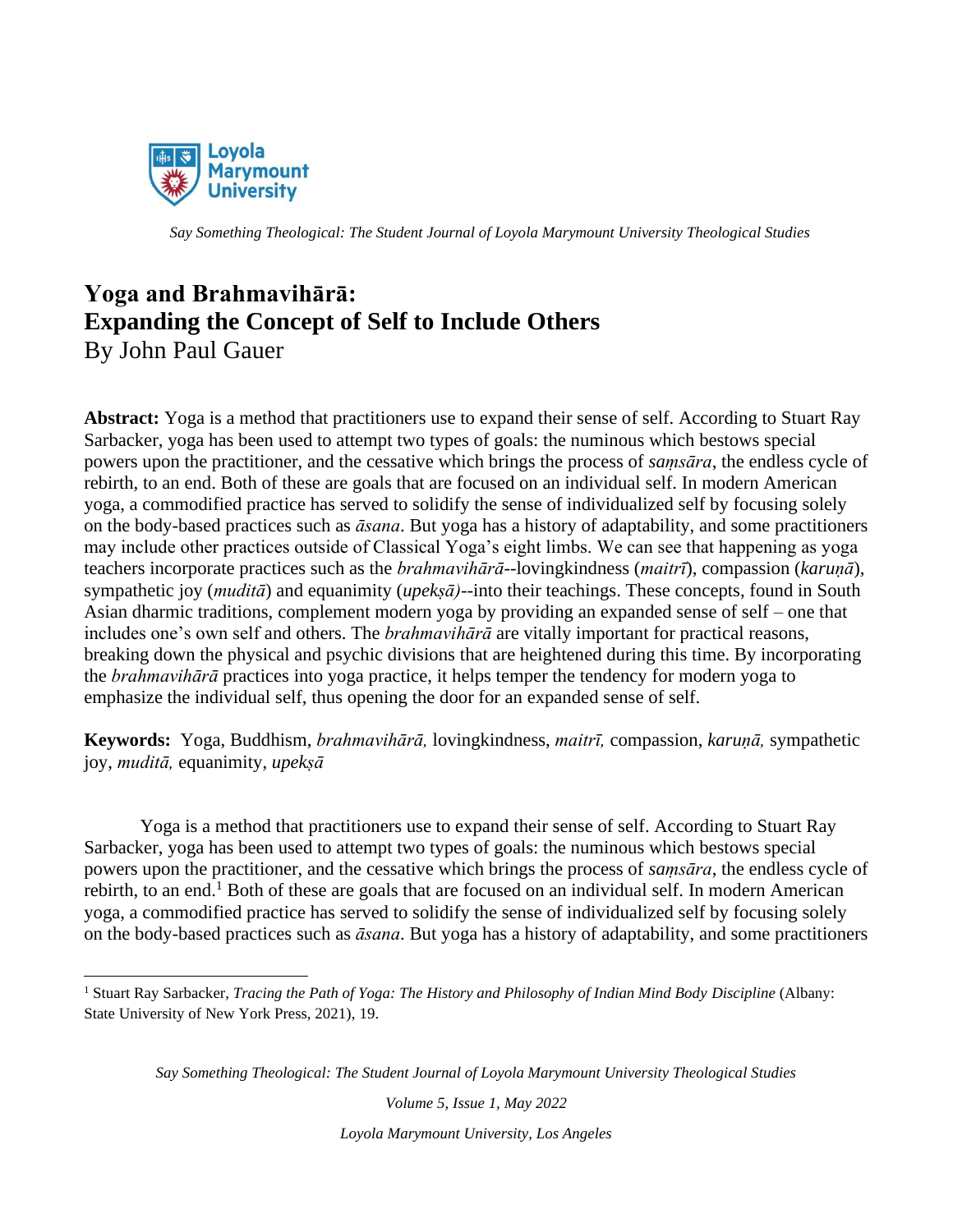

may include other practices outside of Classical Yoga's eight limbs. We can see that happening as yoga teachers incorporate practices such as the *brahmavihārā*--lovingkindness (*maitrī*), compassion (*karuṇā*), sympathetic joy (*muditā*) and equanimity (*upekṣā)--*into their teachings. These concepts, found in South Asian dharmic traditions, complement modern yoga by providing an expanded sense of self – one that includes one's own self and others. The *brahmavihārā* are vitally important for practical reasons, breaking down the physical and psychic divisions that are heightened during this time. By incorporating the *brahmavihārā* practices into yoga practice, it helps temper the tendency for modern yoga to emphasize the individual self, thus opening the door for an expanded sense of self.

Looking at yoga practiced in modern transnational spaces, with its focus on yoga postures, we may immediately see a divergence from that of yoga practices founded in dharmic traditions. An observer may make a conclusion that such "modern yoga" will continue to evolve to the point that it is unrecognizable when compared with premodern yoga, with anything but *āsana* being disregarded. Instead, if one steps back, it can be argued that we are witnessing new yoga traditions currently in the making -- ones that speak to the concerns of modern practitioners. As Yoga has risen in popularity, so too have practices from Buddhist traditions. For example, modern practitioners know versions of Buddhist meditations as "mindfulness meditation." Like the way modern yoga practitioners reduce the broader practice of *yoga* to a singular focus, *āsana* specifically, so too is Buddhism reduced to simply "mindfulness" –a term which allows for simple categorization and adoption into the modern, nonrenunciant "householder" lifestyle. Many mindfulness programs consider themselves to be "secular" in that they have altered or removed religious and mystical tones in order to appeal to modern sensibilities. It is an indication of the preeminence of scientific, secular thinking that disregards religious or theological oriented points of view.

Like Yoga, Buddhism is also a collection of practices that has historically had aims to enable the practitioner to transcend mundanity. The Buddha's Noble Eightfold Path (*astāngamārga*) is like the Classical Yoga of Patañjali in that it has components that emphasize discipline of behavior and discipline of the mind with a component of contemplation (*samādhi*). Another similarity with Classical Yoga exists in that Buddhism has a cessative goal that addresses eternal suffering of rebirth and life itself. Both Yoga and Buddhism developed under the dharmic traditions of South Asia and so they have at their roots some common underlying assumptions. Dharmic traditions hold the assumption of an interrelation among all beings called *karma* – an acknowledgement that our actions impact other beings and vice versa. The other important concept that is foundational among the dharmic traditions is the cycle of rebirth called *saṃsāra*. It is important to recognize that modern Yoga is sourced from this thinking, but for many modern yogis, dharmic notions are divorced from the practice. If one were to ask the typical modern yogi about their goal for Yoga, it might be for a good workout, to reduce stress or to

*Say Something Theological: The Student Journal of Loyola Marymount University Theological Studies*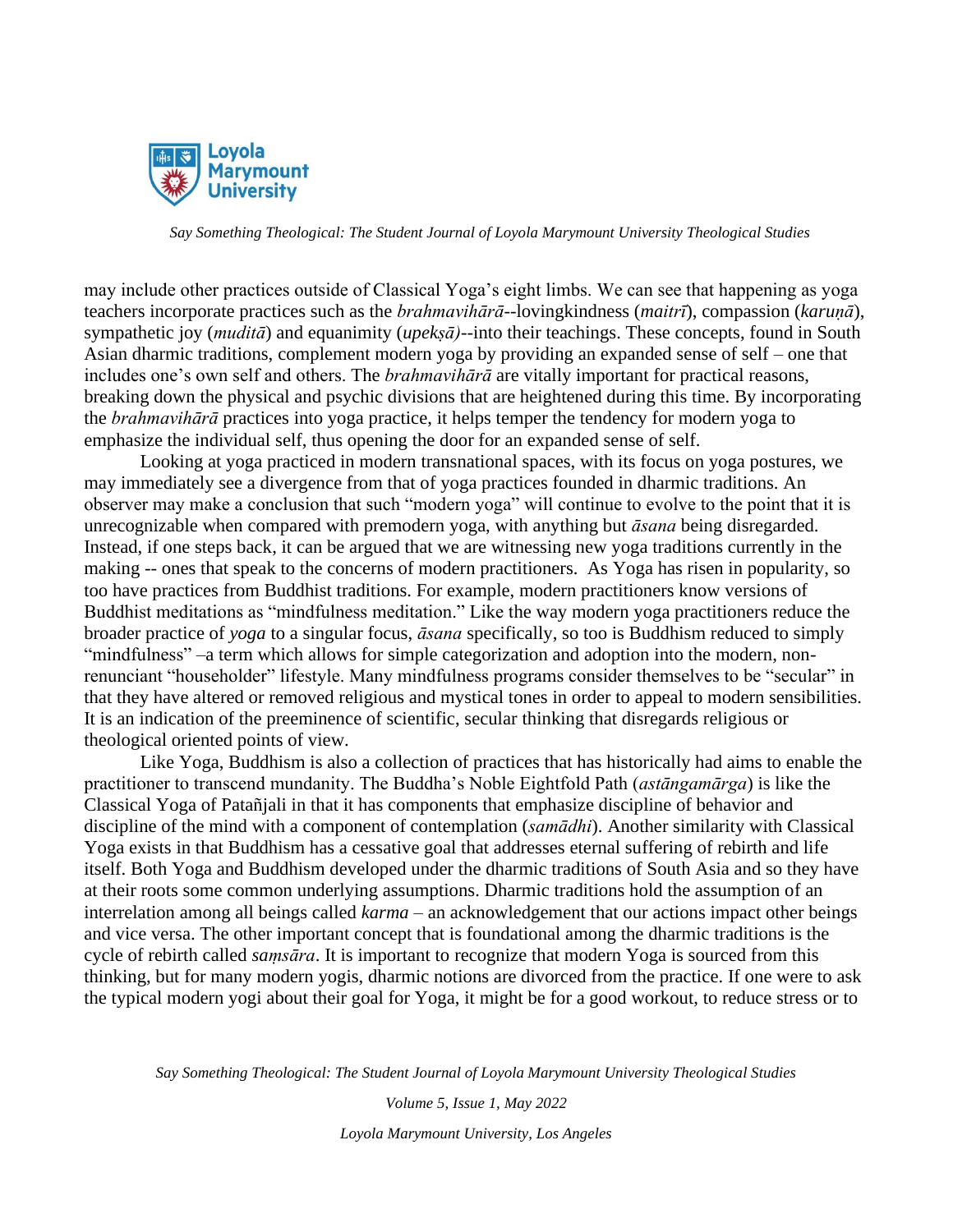

feel calmer. Many who have taken a ubiquitous yoga teacher training or workshop may be familiar with dharmic concepts on the surface, but few might say that liberation from the cycle of *saṃsāra* is truly their goal.

Modern yogis and mindfulness practitioners practice in different contexts than those of premodern practitioners, but there are some themes that are still relevant. For example, most modern, transnational practitioners are householders, people who are invested in the practice, but still engage in other life activities such as working and raising a family. A part of Buddhist and yogic life for some premodern practitioners would have included renunciation of material goods, but for modern householders there is less likely to be a shunning of material goods. To the contrary, modern yoga practice is attached to consumption of yoga accessories and lifestyle goods. On the other hand, modern mindfulness practitioners may require less in terms of material goods, but there is still an industry in which mindfulness teachers are part of a media empire with global reach.

Without a clear link to the premodern focus of spiritual liberation, why do modern yogis and mindfulness practitioners come to studios and meditation centers? If we look at the context of yoga and mindfulness meditation, we see that it takes place in a world that is largely urbanized and technologically connected. The economic forces of a globalized system of capitalism demand centralized systems of finance and material production and in the process humans and natural resources are exploited. Modern yogis also live within the context of mass media images and social media that influence people's desires and feelings of separation. Scholar Sharon Betcher states that there is a "loss of circles of belonging and psychic wellness" and "bodies may become overly stimulated and anxious, and thus ill."<sup>2</sup> With the rise of urbanism and decline of religions as a source of respite from suffering there is a need for modern yogis to have tools for survival in a context that is nothing like what premodern yogis have experienced.

Modern yogis in the United States are rooted in a different philosophical context than dharmic South Asia. Ideas derived from European culture, such as the Enlightenment, influence American thinking as much as religion. Scientific thinking is thought of as absolute truth by many Americans and scientific standards are used to establish truth in contexts such as the legal system. For example, DNA evidence is used to establish guilt of crimes. This standard is so entrenched in American thinking that there is evidence of a shift happening so that religion has been replaced by atheism for up to as many 26% of Americans, by some estimates.<sup>3</sup> A shift toward non-religious thinking is taking place and further

*Say Something Theological: The Student Journal of Loyola Marymount University Theological Studies*

*Volume 5, Issue 1, May 2022*

<sup>2</sup> Sharon Betcher, *Spirit and the Obligation of Social Flesh: A Secular Theology for the Global City* (New York: Fordham University Press, 2014), 3-4.

<sup>3</sup> Konrad Szocik and Kyle J. Messick, "Breaking the Spell: Reconsidering Cognitive and Evolutionary Approaches to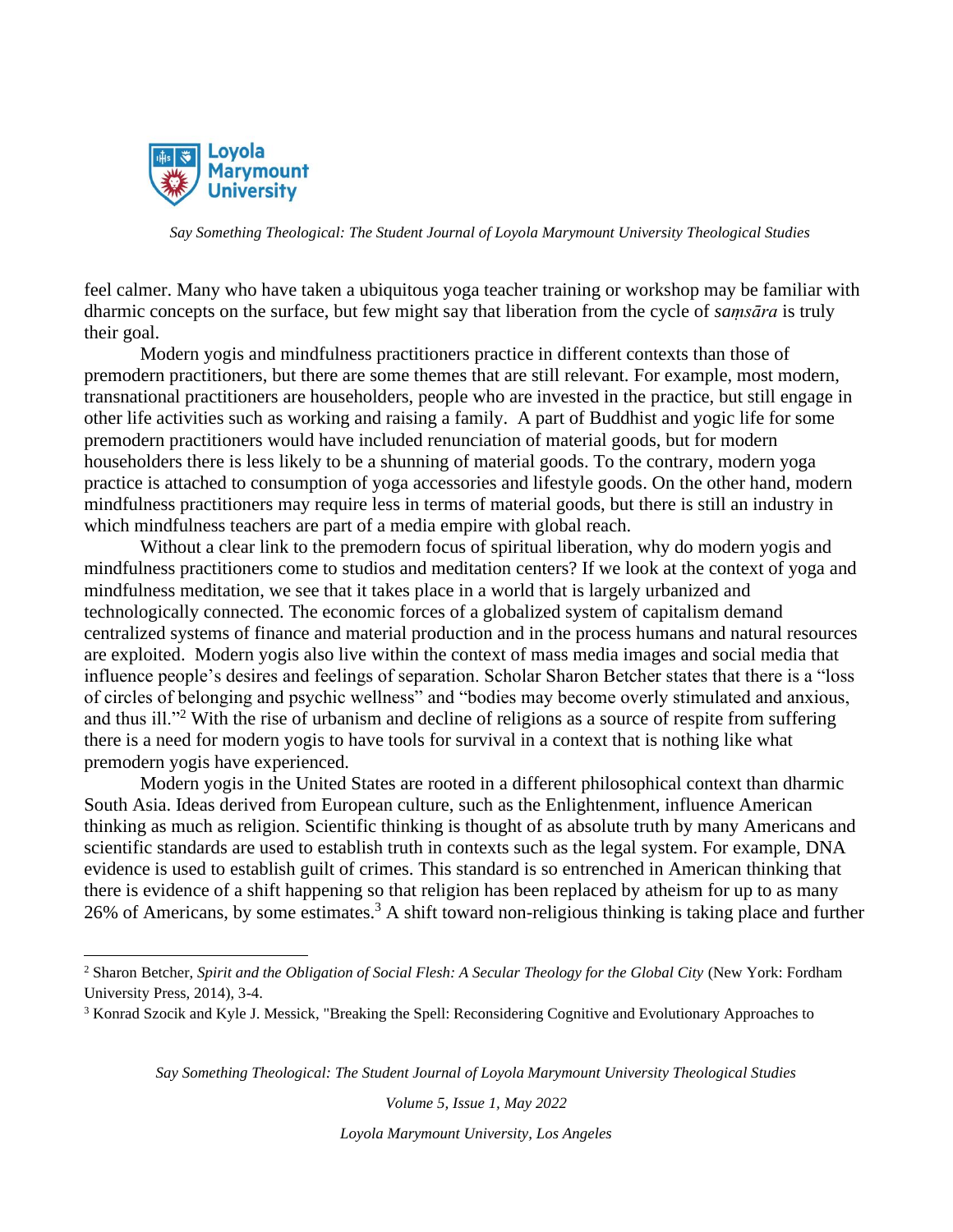

evidence of this change is the recent promotion of an atheist to the position of head Chaplain at Harvard University.<sup>4</sup>

Stuart Ray Sarbacker's characterization of the cessative goal is one concerned with ending the cycle of rebirth and suffering known as *saṃsāra*. These goals are ones that have endured through the history of Yoga, but the goals of a modern yogi are influenced by a theological environment that contends with science and secularism. As Paul Grilley says in Sarah Power's *Insight Yoga*, a method of yoga that integrates Buddhist, Taoist and Yoga practices, "To be sure, all peoples have asked questions of their existence, but most were satisfied with answers given in their holy texts or traditions. Modern people question all traditions; in fact, they mistrust them. It is the modern dharma to build up new traditions of science, medicine, and religion based on explicable, reproducible, testable principles."<sup>5</sup> Grilley uses the term *dharma* to describe the order of life, something that humans require in order to feel stable. And yet, modern yogis are faced with incredible discomforts in the form of anxiety and societal pressure that is amplified by living in a more urbanized and technologically connected environment. Despite the plenitude of material wealth now available, there is still a sense of uncertainty and groundlessness that pervades life for the modern yogi.

Whether a practitioner's theological perspective is clearly tied to a religion or remains undefined, modern Yoga practitioners show up for the practice because it provides some embodied benefits. Many practitioners build physical and mental strength, stamina and concentration, finding an analog to what historical yogis sought in attaining v*ibhūti,* magical or superhuman powers. Others may find techniques that help them cultivate qualities of being. In a modern context, there is a rising lack of trust in the United States, as Vallier demonstrates in his newspaper article.<sup>6</sup> Yoga practitioners may instinctively feel the need to remedy this situation by seeking Yoga because it not only fulfills their needs for physical benefits, but it also directly impacts their abilities to get along in community. This may be seen in modern practice leaders that combine *haṭhayoga āsana* and Yin Yoga with Buddhadharma, the

*Say Something Theological: The Student Journal of Loyola Marymount University Theological Studies*

*Volume 5, Issue 1, May 2022*

Atheism," *Method & Theory in the Study of Religion* 32, 4-5 (2020): 302, doi: [https://doi](https://doi-org.electra.lmu.edu/10.1163/15700682-12341501.)[org.electra.lmu.edu/10.1163/15700682-12341501.](https://doi-org.electra.lmu.edu/10.1163/15700682-12341501.)

<sup>4</sup> Stephen M Lepore, "Harvard University names a devout ATHEIST as its new head chaplain who describes himself as 'humanist rabbi': Ivy League school says it's catering to the 40% of students who are NOT religious or agnostic," *Daily Mail,* August 26, 2021, [https://www.dailymail.co.uk/news/article-9929315/New-Harvard-chief-chaplain-atheist-ordained](https://www.dailymail.co.uk/news/article-9929315/New-Harvard-chief-chaplain-atheist-ordained-humanist-rabbi.html.)[humanist-rabbi.html.](https://www.dailymail.co.uk/news/article-9929315/New-Harvard-chief-chaplain-atheist-ordained-humanist-rabbi.html.)

<sup>5</sup> Paul Grilley, Forward to *Insight Yoga: An Innovative Synthesis of Traditional Yoga, Meditation, and Eastern Approaches to Healing and Well-Being*, by Sarah Powers (Boston: Shambhala, 2008), IX.

<sup>6</sup> Kevin Vallier, "Why Are Americans So Distrustful of Each Other?" *Wall Street Journal*, December 17, 2020, https://www.wsj.com/articles/why-are-americans-so-distrustful-of-each-other-11608217988.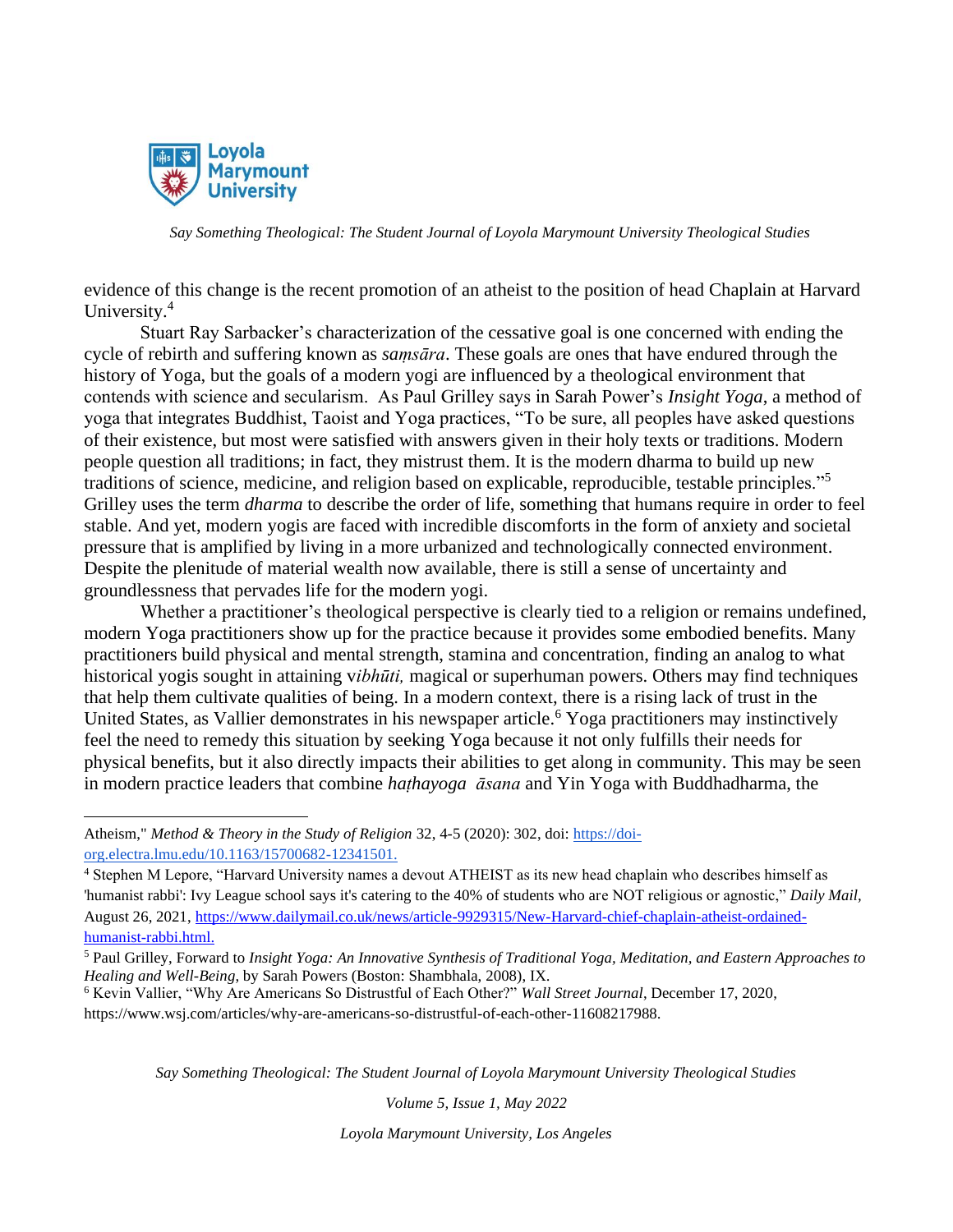

Buddha's teachings. For example, in Sarah Powers' *Insight Yoga*, which is a textbook for many Yin Yoga teacher trainings, an entire chapter is devoted to "Basic Buddhadharma" in which loving-kindness and compassion are encouraged to be included during lengthy Yin Yoga poses.<sup>7</sup>

At first glance, some may suspect that the combination of two different traditions may represent a diluted version of each. However, both traditions arose in dharmic South Asia and thus have had overlapping practices. Though we may more often see Buddhadharma or Mindfulness classes in separate spaces from Western Yoga, the practices of *brahmavihārā* are an example that are found in both traditions. The *brahmavihārā* are essential practices that cultivate the state of lovingkindness (*maitrī*), compassion (*karuṇā*), sympathetic joy (*muditā*) and equanimity (*upekṣā*). Two of these are eminent examples of Buddhist concepts that have transcended the yoga/Buddhism dichotomy and even become popular terms in culture. Both lovingkindness (or kindness) and compassion have become buzz words and internet memes and are seen in many environments from business, to schools, government, entertainment and beyond. Some may say that this demonstrates popular culture's need to take new ideas and amplify or sell them. However, looking at the popularity of mindfulness practice in centers and apps, we can see that practitioners have found a need for these practices.

Focusing on *karunā*, most often translated as "compassion," the practice receives mention in a Buddhist text called *Visuddhimagga*. In it, the practitioner arouses the feeling of compassion for someone who is suffering. The practice expands the feeling for a dear person, a neutral person, and next for a hostile person.<sup>8</sup> Such practices are not foreign to Patañjali. In I.33, of Patañjali's Yoga Sutras it is stated:

Clarification of the mind [results] from the cultivation of friendliness toward the happy, compassion for those who suffer, sympathetic joy for the good, and equanimity toward those who lack goodness.<sup>9</sup>

Here Patañjali makes explicit that practice of the *brahmavihārā*, though not named thus, are a method for clarification of the mind. It is listed among other techniques, such as expulsion or retention of breath, having sorrowless illumination that result in clarification of the mind. This seems to indicate that it is a

*Say Something Theological: The Student Journal of Loyola Marymount University Theological Studies*

*Volume 5, Issue 1, May 2022*

<sup>7</sup> Sarah Powers, *Insight Yoga: An Innovative Synthesis of Traditional Yoga, Meditation, and Eastern Approaches to Healing and Well-Being* (Boston: Shambhala, 2008), 169.

<sup>8</sup> Bhadantácariya Buddhaghosa, *Visuddhimagga: The Path of Purification,* trans. Bhikkhu Ñāṇamoli (Kandy: Buddhist Publication Society, 2010), 77.

<sup>9</sup> Christopher Key Chapple, *Yoga and the Luminous: Patañjali's Spiritual Path to Freedom* (Albany: SUNY Press, 2008), 119.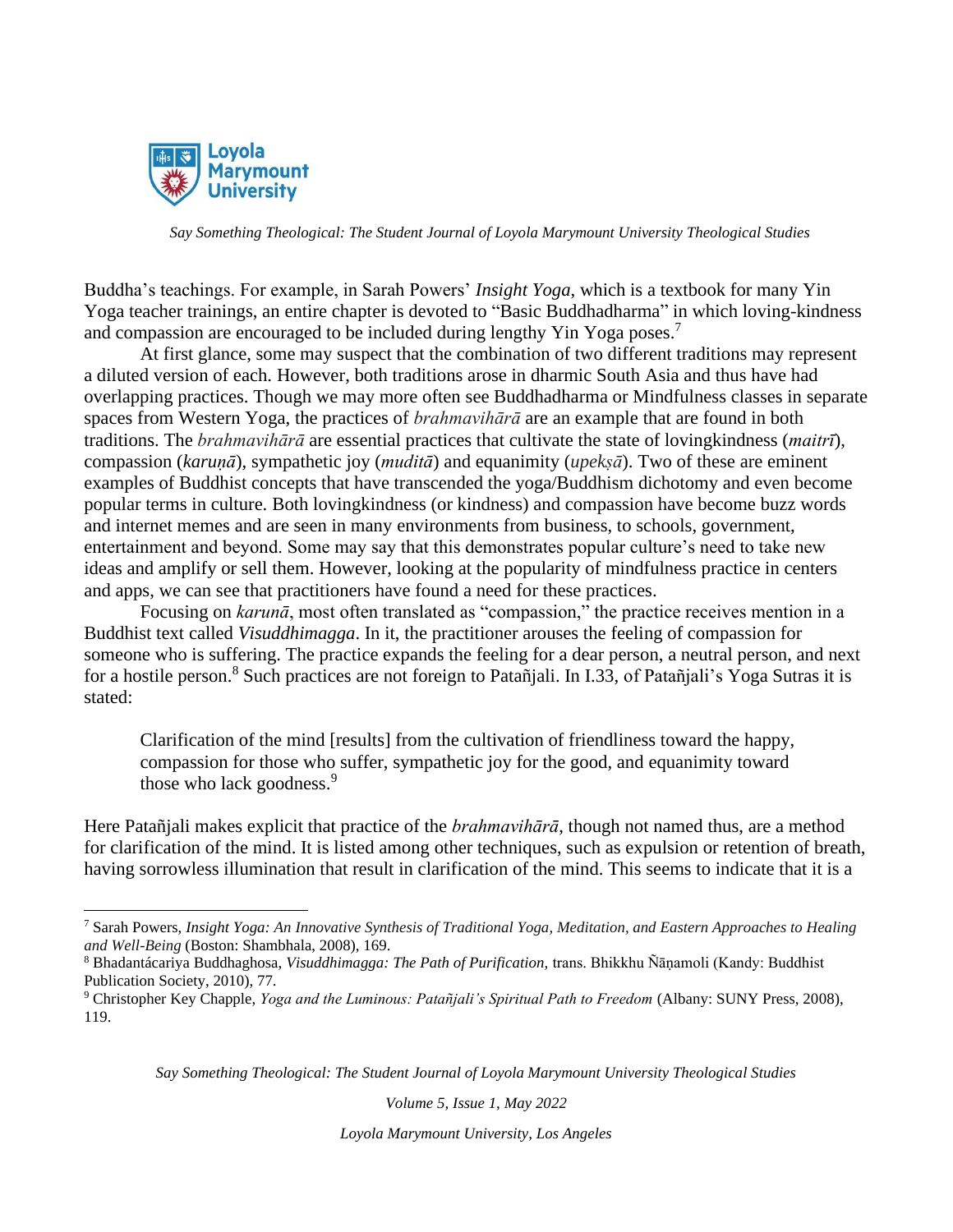

step separate from the state of *samādhi*. Still, modern Buddhist practitioners such as B. Alan Wallace, believe that one can achieve concentrated attention (*śamatha*) from the practice of *maitrī* (loving kindness). $10$ 

Patañjali's mention of the *brahmavihārā* practices are terse, but, in Buddhist texts, there is more to dig into. Again, in the *Visuddhimagga,* a list of benefits is provided to the practitioner, "from protection by the deities, fire poison and weapons do not affect him, his mind is easily concentrated."<sup>11</sup> Concentration, absorption and a still mind are also espoused by Yoga, but Buddhism's attention to *brahmavihārā* brings up another way in which the practice deviates from Yoga. The *brahmavihārā* directly address one's relationship with other beings and directs the powers of attention and imagination to one's relationships with other beings. Examples of the effects of the practice of lovingkindness and compassion are as follows: "he is dear to human beings" and he is dear to non-human beings" and there is an ease to life "he dreams no evil dreams" and "he wakes in comfort" and "he sleeps in comfort." The author of the *Visuddhimagga* states that such benefits are common among the four *brahmavihārā* and it is no surprise that modern practitioners continue to find the practices rewarding, especially in the context of a world that sees many people at odds with each other.

Yogic and Buddhist texts alike hold concentration, meditation and absorption as necessary states for realizing the end-state of the respective traditions. With a focus on *brahmavihārā*, the practitioner also enables powers of imagination. With Grinshpon's re-reading of the Yoga Sutras, we can see the practice of yoga in a whole new light.<sup>12</sup> Rather than the "male"/Siva-focused deep focus of *samādhi,* the practice of *brahmavihārā* utilizes other facets of our being, namely our creative abilities. In modern times, with gender equality being a big focus, these practices may appeal to practitioners who would like to find other expressions of discipline and transcendence. Reorienting away from the concentrative, "male-focused" practices also speaks to the modern yogi who wishes to decenter yoga away from classes of people who hold societal power. Enoch Page refers to the top class as "superordinates" in the American hierarchy within the Yoga community, "Yoga's Westernization in America would segregate men over women, rich over poor, whites over nonwhites, colonizers over the colonized, and

*Say Something Theological: The Student Journal of Loyola Marymount University Theological Studies*

*Volume 5, Issue 1, May 2022*

<sup>10</sup> B. Alan Wallace, *Boundless Heart - The Four Immeasurables* (Ithaca: Snow Lion, 1999), 121.

<sup>11</sup> Buddhaghosa, *Visuddhimagga: The Path of Purification*, 306-307.

<sup>12</sup> Yohanan Grinshpon, "On Metaphysics and Imagination (*Bhāvanā*): A Note on Patañjali's *Siddhis* as Yogic Visualization," in *Thinking with the Yoga Sutra of Patañjali: Translation and Interpretation*, ed. Christopher Key Chapple and Ana Laura Funes Maderey (Lanham: Lexington Books, 2019), 19.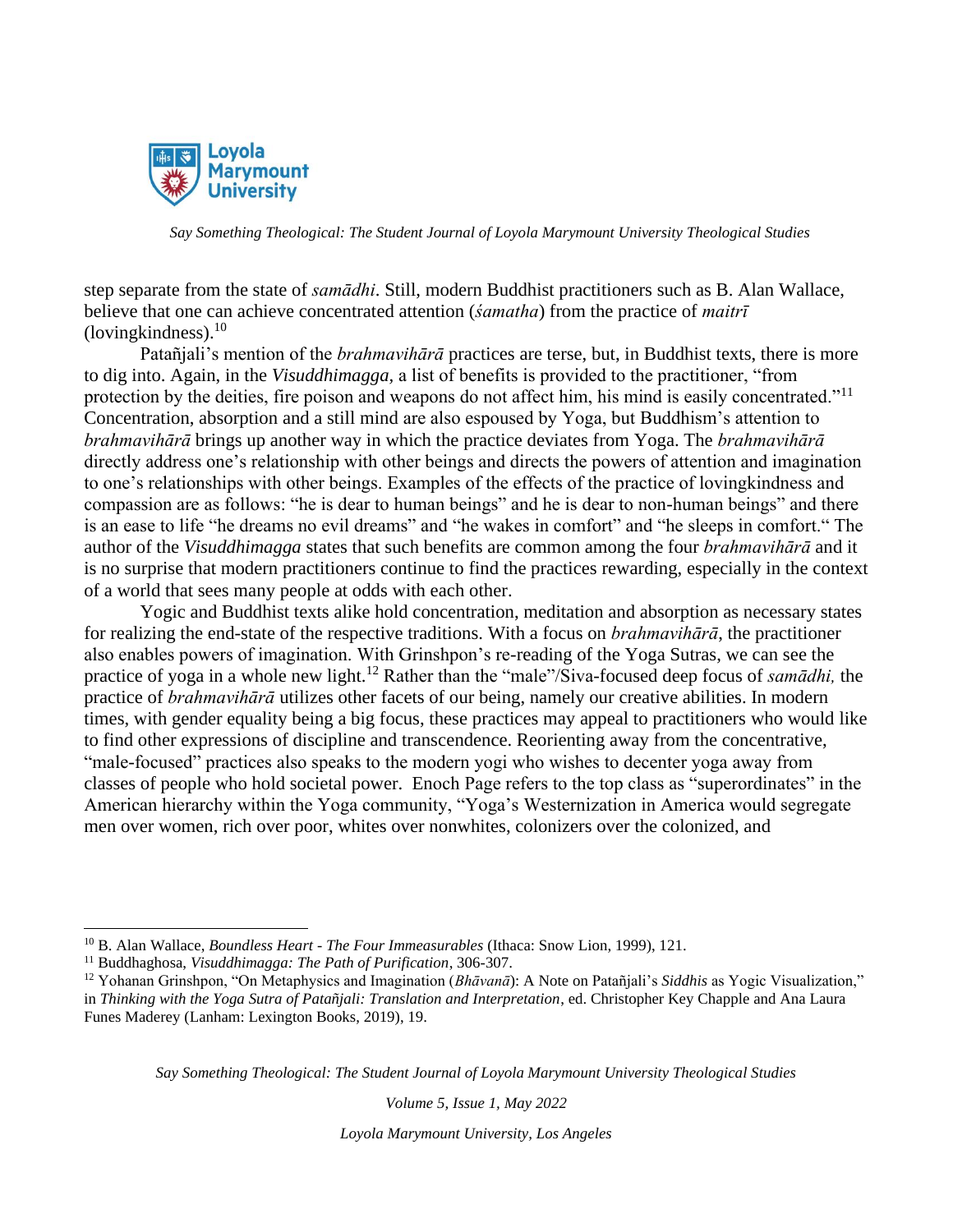

heteronormatives over the sexual or gender minorities."<sup>13</sup> Thus the cultivation of mindsets that promote the breaking down of barriers are naturally finding a home in modern yoga practices.

Such rejection of "male" ways of practice also has precedent in historical Buddhist practices. Looking at the Hindu tradition, the Bhagavad Gita focuses on the yoga of action and many scenarios in it, and in the Mahābhārata are presented in war or conflict scenarios<sup>14</sup>. Looking at Buddha Gautama's life, we can see that his life represents a rejection of the warrior class into which he was born. He was also a part of the yoga tradition, practicing extreme asceticism so that his body was emaciated. Yet, he concluded that this was not the way to enlightenment. He instead taught the Middle Way and the Eightfold Path as a way of liberation from suffering, which includes *samādhi*. It is because of this approach of a Middle Way, that many modern yogis who already have enough structure and discipline in their lives are also attracted to Buddhist practices.

Looking at the Hindu tradition through reading the Bhagavad Gita, we see that meditation is the focus, in which *samādhi* is a "superconscious state where one savors bliss that endures."<sup>15</sup> Here the end state is bliss-like, which in everyday language is "complete happiness." Resting in this state may help us access a sense of an indestructible self, but it does not provide a feeling of interrelatedness that some modern yogis may crave. One may ask if modern practitioners only want to feel better connected in this life or are they looking for some goal outside of themselves. In comparison, Buddhist practitioners may find realization of the non-self (*anatta*) through the practice of compassion. The practitioner may realize the truth of non-self by placing attention in stages upon oneself, others and finally the greater world.<sup>16</sup> One can see that there is a difference in the two practices in that yogic *samādhi* is focused on the individual's experience of the indestructible self, whereas the experience of non-self deliberately contemplates others.

Outside of the spiritual domain, there are still reasons for practitioners to practice the *brahmavihārā*. The emergent popularity of *brahmavihārā* practices such as *maitrī* and *karunā*, among modern yoga practitioners speak to a need to engage the imagination and create an expanded sense of self. They may also bring us to a heightened state and even support a deep concentration practice as B.

*Say Something Theological: The Student Journal of Loyola Marymount University Theological Studies*

*Volume 5, Issue 1, May 2022*

<sup>13</sup> Enoch H. Page, "The Gender, Race, and Class Barriers: Enclosing Yoga as White Public Space," in *Yoga, the Body, and Embodied Social Change: An Intersectional Feminist Analysis*, ed. Beth Berila, Melanie Klein, and Chelsea Jackson Roberts (Lanham: Lexington Books, 2016), 50.

<sup>&</sup>lt;sup>14</sup> Andrea Jain, *Selling Yoga: From Counterculture to Pop Culture* (New York: Oxford University Press: 2014), 6.

<sup>15</sup> Huston Smith, foreward to *The Bhagavad Gita: Twenty-Fifth-Anniversary Edition,* ed. Christopher Key Chapple (Albany: State University of New York Press, 2009), xvi.

<sup>&</sup>lt;sup>16</sup> Parattukudi Augustine and Melville Wayne, "Understanding the Phenomenon: A Comparative Study of Compassion of the West and Karuna of the East," *Asian Philosophy*, vol. 29, no. 1 (Feb. 2019): 16, doi:10.1080/09552367.2019.1584970.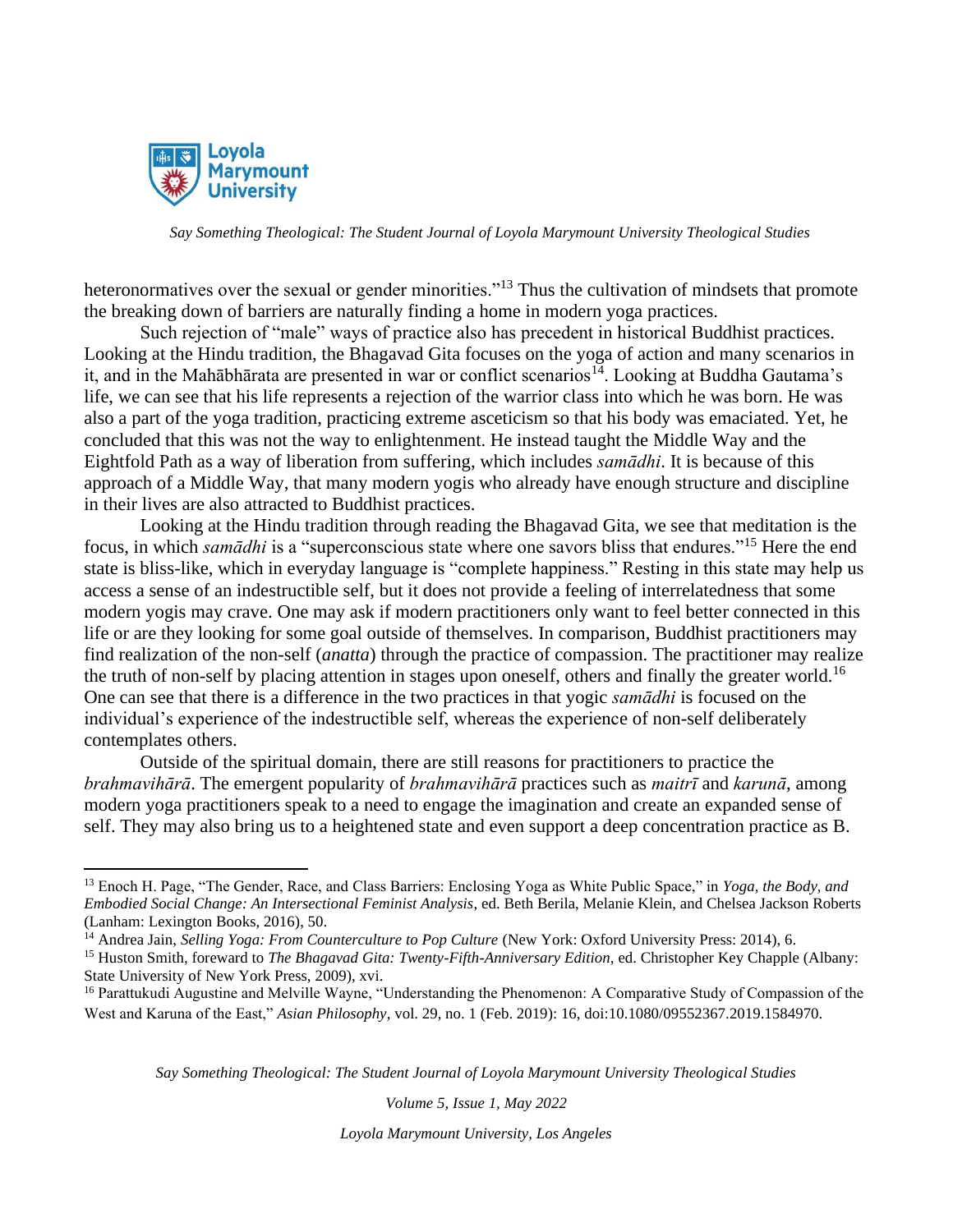

Alan Wallace stated, but it also supports a need to materialize conditions in one's life that seem to be missing to many in the modern world. Looking at Grinshpon's work analyzing the place of imagination in Indian traditions, we see that, "Likewise, the practice of creative imagination (*bhāvayitvā*) of compassion towards suffering creatures brings about power (of compassion); yogic practice of imagining (*bhāvayitvā*) of satisfaction (*muditā*) towards pure people, brings about greater power (capacity) for satisfaction.<sup>17</sup> Such use of the imagination provides a richer experience of the inner human landscape. One in which human needs for connection and societal peace is elevated to a goal that is akin to the numinous attainment of special powers. While the *brahmavihārā* might not be a part of a limbed system, there is potential to create a system that upholds these heart practices at the same "gold standard" that *samādhi* is held in yoga practices.

In modern life, we're constantly confronted with information that supports the notion that all beings are interconnected. From the global COVID-19 pandemic, to wildfires that are scorching the United States, to storms that flood low-lying areas and other phenomenon, it has become clear to many that our actions impact each other – yet others still have not made that realization. In a world that is physically and psychically shrinking, the need for practices to support greater connection has become ever more important. As Betcher explains, "Vedic thought, in its American circuits, has married well with the individualism generated within the West. But urbanism today presents humans with new challenges, such as learning to form attachments amid difference or learning to think beyond kin and kind."<sup>18</sup> We can also look at the changing demographics of the US for indicators of how yoga may be supporting a need for looking beyond ourselves. Looking at the results of the 2020 census, we see that the US population is increasingly multiracial.<sup>19</sup> As the world becomes increasing populated and encounter people beyond their "kin and kind," practices that can support greater communication, collaboration and conflict resolution are required. For example, looking at Augustine and Wayne's comparison of the term Compassion among "Western" and "Eastern" traditions, we find that there is an inherent difference in the Buddhist concept of compassion, which includes the application of compassion with no conditions. <sup>20</sup> Utilizing compassion meditation practice, we may develop the capacity to see that others are deserving of our compassion as much as we are, helping us move beyond

*Say Something Theological: The Student Journal of Loyola Marymount University Theological Studies*

*Volume 5, Issue 1, May 2022*

<sup>17</sup> Grinshpon, "On Metaphysics and Imagination (*Bhāvanā*)," 27.

<sup>18</sup> Betcher, *Spirit and the Obligation of Social Flesh*, 3-4.

<sup>19</sup> "Improved Race and Ethnicity Measures Reveals U.S. Population is Much More Multiracial," United States Census Bureau, August 12, 2021, [https://www.census.gov/library/stories/2021/08/improved-race-ethnicity-measures-reveal-united](https://www.census.gov/library/stories/2021/08/improved-race-ethnicity-measures-reveal-united-states-population-much-more-multiracial.html)[states-population-much-more-multiracial.html.](https://www.census.gov/library/stories/2021/08/improved-race-ethnicity-measures-reveal-united-states-population-much-more-multiracial.html)

<sup>20</sup> Augustine and Wayne, "Understanding the Phenomenon," 16.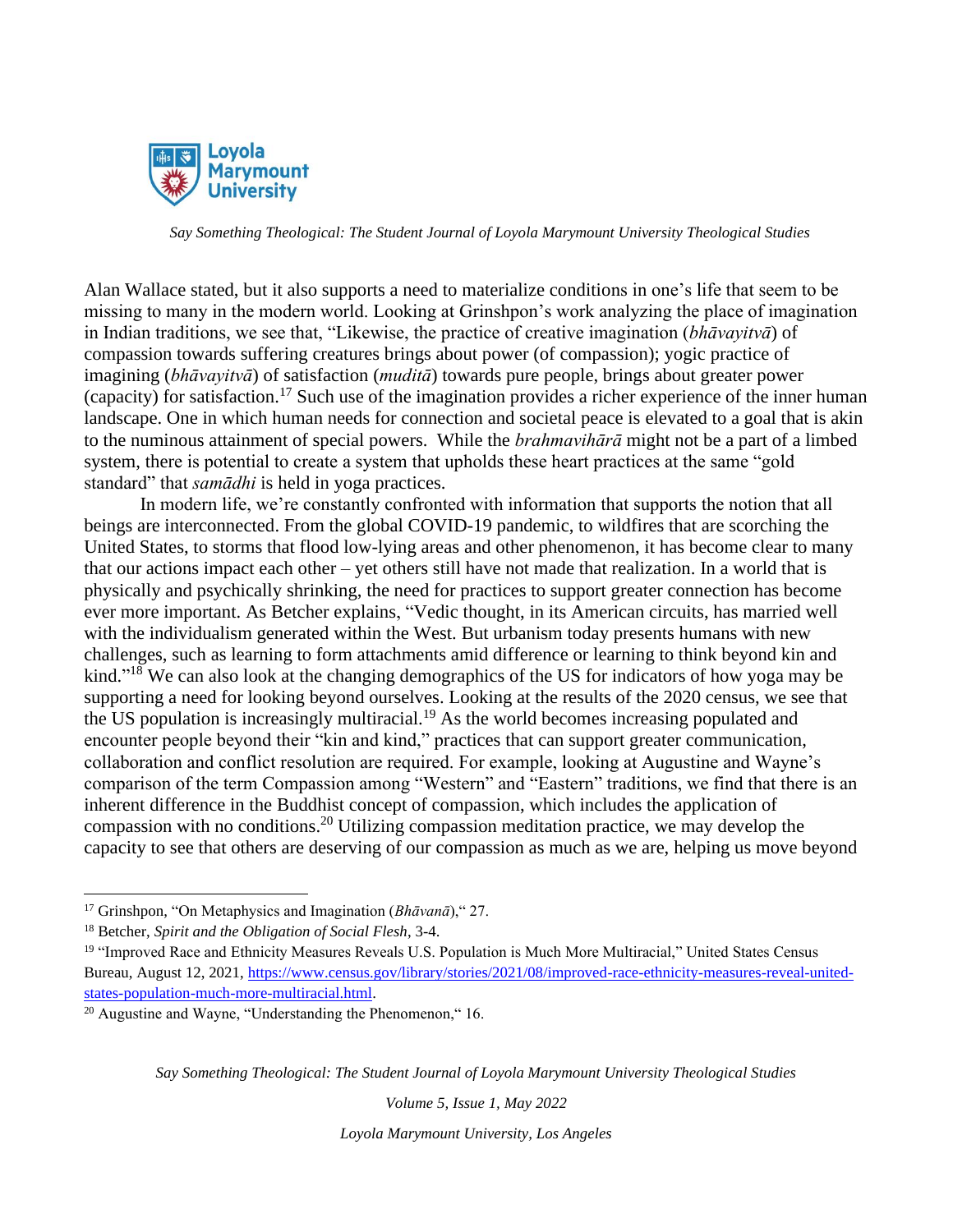

an intellectual notion of interrelatedness to a true realization that one's sense of self is inextricably linked to everyone and everything else.

### **Bibliography**

- Augustine, Parattukudi, and Melville Wayne. "Understanding the Phenomenon: A Comparative Study of Compassion of the West and Karuna of the East." *Asian Philosophy*, vol. 29, no. 1 (Feb. 2019). doi:10.1080/09552367.2019.1584970.
- Betcher, Sharon V. *Spirit and the Obligation of Social Flesh: A Secular Theology for the Global City*. New York: Fordham University Press, 2014. doi:10.2307/j.ctt13x08vc.
- Buddhaghosa, Bhadantácariya. *Visuddhimagga: The Path of Purification*. Translated by Bhikkhu Ñāṇamoli. Kandy: Buddhist Publication Society, 2010.
- Chapple, Christopher Key, ed. *The Bhagavad Gita: Twenty-Fifth-Anniversary Edition*. Albany: SUNY Press, 2009.
- Chapple, Christopher Key. *Yoga and the Luminous: Patañjali's Spiritual Path to Freedom.* Albany: SUNY Press, 2008.
- Grinshpon, Yohanan. "On Metaphysics and Imagination (*Bhāvanā*): A Note on Patañjali's *Siddhis* as Yogic Visualization." In *Thinking with the Yoga Sutra of Patañjali: Translation and Interpretation*, edited by Christopher Key Chapple and Ana Laura Funes Maderey, 17-36. Lanham: Lexington Books, 2019.
- Jain, Andrea. Selling Yoga: From Counterculture to Pop Culture. New York: Oxford University Press, 2014.
- Lepore, Stephen M. "Harvard University names a devout ATHEIST as its new head chaplain who describes himself as 'humanist rabbi': Ivy League school says it's catering to the 40% of students who are NOT religious or agnostic." *Daily Mail,* August 26, 2021.

*Say Something Theological: The Student Journal of Loyola Marymount University Theological Studies*